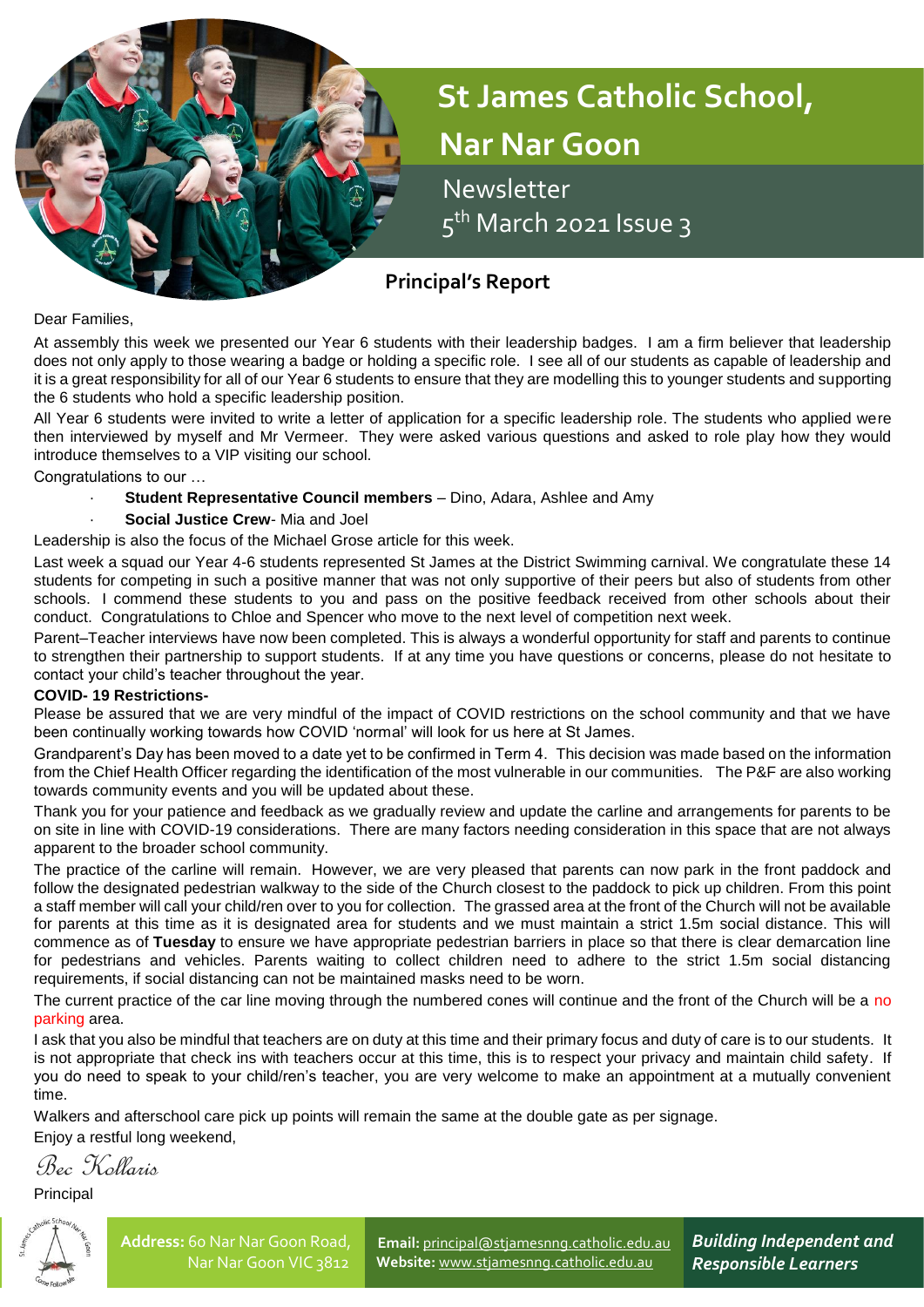# **COVID Health and Safety**

If your child is experiencing signs or symptoms of coronavirus (COVID-19), they must not attend school until their symptoms resolve and appropriate medical advice is obtained. This includes even mild symptoms of COVID-19.

The symptoms to watch out for are:

- 
- 
- Fever **Sore throat** 
	- Chills or sweats **Shortness** of breath **Shortness** of breath
	-
- Cough Runny nose
- Upon arrival at school or during the day, if your child becomes unwell, you will be contacted and required to come and collect your child.
- If student who are being tested for COVID-19 have siblings, who attend a school managed and operated by the Diocese of Sale Catholic Education Limited (DOSCEL), then the siblings should also remain at home until a negative test result is provided for the student awaiting test results.
- Birthdays we are happy to acknowledge and celebrate your child's birthday in the classroom, however as previously stated, due to COVID, children cannot bring chocolate, lollies etc. to share for their birthday.
- Communication with teaching staff is via email or phone.
- All extra cleaning and hand hygiene that was in place last year, is still being adhered to.
- Schools can gather for assemblies but with students and staff only at this stage
- Parents can come onsite for scheduled meetings with staff. Parents need to sign in.(needs to be booked ahead and be for a significant reason)
- Parents wishing to come into the grounds to drop off must scan the QR code on the way in. Please do not enter the classrooms. Social distancing will apply.

# **District Swimming**

On the 26th of February 2021, St. James competed in district swimming at Koo Wee Rup Pool. We had 14 students from the Grade 4 to 6 class compete.

On the day, we all gave it our best shot. Chloe and Spencer made it through to division, which is the next level up from district.

Although we didn't win the shield on the day, we tried our very best and we all had fun.

Next year I'm sure we will do just as well or hopefully better.

By Matilda and Blake.

# **Parenting Ideas**

Maggie Dent presents a webinar: Communicating with teenage boys. Our school has a membership with Parenting Ideas. As part of this membership, you can attend the upcoming webinar at no cost.

Click this link [www.parentingideas.com.au/parent-resources/parent-wbinars/webinar-communicating-with-teenage-boys](http://www.parentingideas.com.au/parent-resources/parent-wbinars/webinar-communicating-with-teenage-boys) Voucher code: COMMUNICATION

See flyer attached.

# **St James Prayer**

Lord our Guiding Light, Let us follow in the footsteps of St James with shell in hand May the Spirit guide us to show love, peace and

# forgiveness

Come follow me

Help us to strive to do our best in all the learning we do We pray for wisdom with God's creation to care for all living

### things Come follow me

Help us to be a friend, like St James was to Jesus Bless our families, friends and community Guide our community to nurture and grow in faith Come follow me Amen

# **School Advisory Committee**

Committee members for 2021 are:

| Rebecca Kollaris                             | Fr Peter Kooloos   |
|----------------------------------------------|--------------------|
| Rob Vermeer                                  | Gehan Dedigama     |
| Ryan Lawlor                                  | <b>Tory Parker</b> |
| Justine Langley                              | Liz Cunningham     |
| Steph Katta                                  | Alanna Pomeroy     |
| Next Meeting: Tuesday 16 <sup>th</sup> March |                    |

# **Parents and Friends**

Committee Members for 2021 are:

President Meagan Rogers Secretary **Karen Lawlor** Treasurer **Emma** Spoard Monday Lunches Donna Reilly Advisory Committee Representative Justine Langley



**Address:** 60 Nar Nar Goon Road, Nar Nar Goon VIC 3812

**Email:** [principal@stjamesnng.catholic.edu.au](mailto:principal@stjamesnng.catholic.edu.au) **Website:** [www.stjamesnng.catholic.edu.au](http://www.stjamesnng.catholic.edu.au/)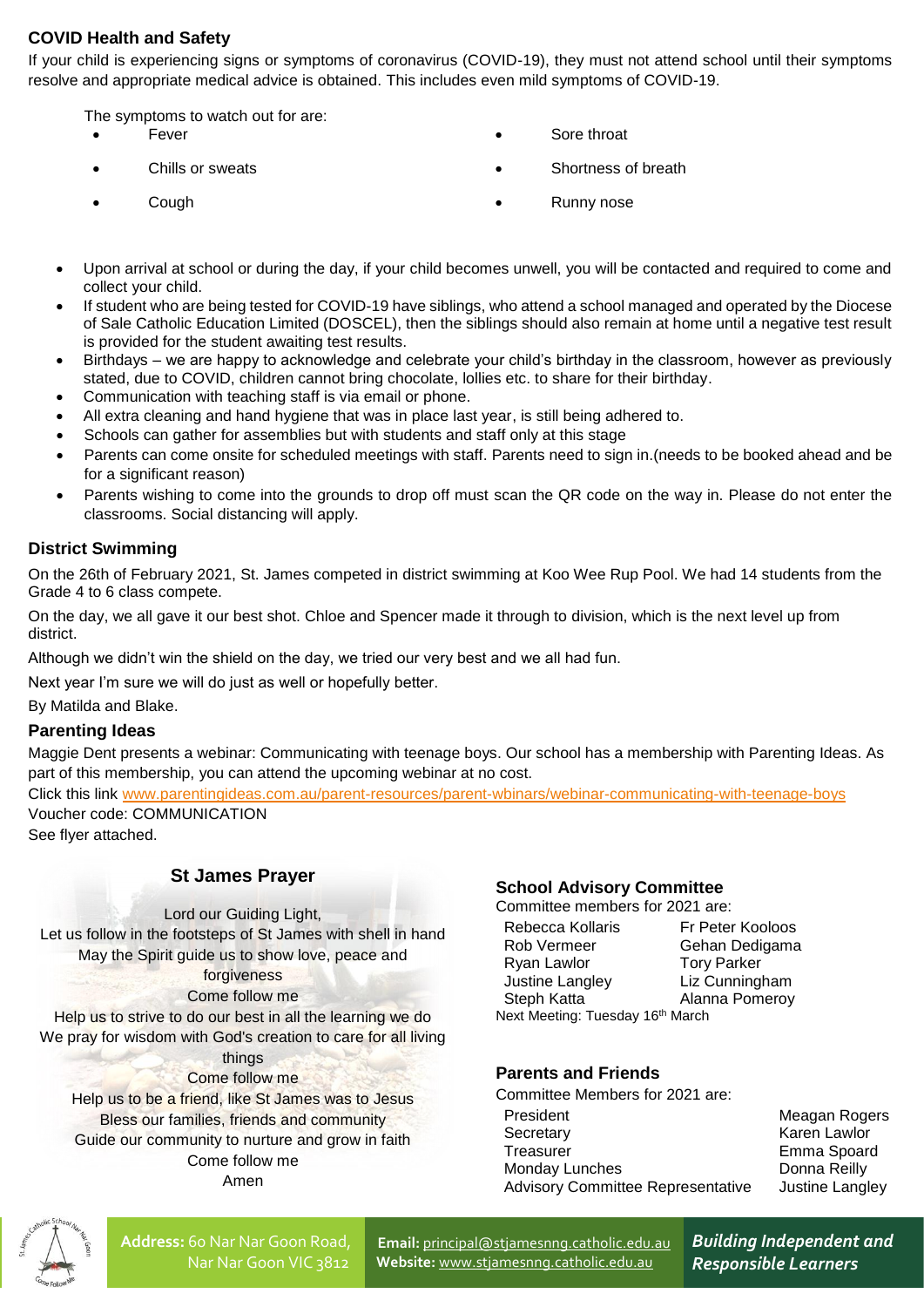# **School Fees**

Fees provide for the daily running costs of the school and the curriculum needs of all our children. It is important that fees be paid throughout the year so we can meet our financial commitments. Please address the issue of any outstanding fee payments. Term four fees are due and payable by Wednesday 10<sup>th</sup> March, unless you have set up a payment plan. If you are experiencing difficulty, please contact Michelle.

# **Update your details Operoo**

Welcome to 2021. We all lead very busy lives and can often forget to update details.

If you have moved, changed home or mobile numbers, or have a new email address please update these in Operoo, this will send us a message that your details have changed and we are then able to update our data base.

During the year if permissions are required for excursions or camps, Operoo is where this will be, as parents/guardians you will log in and accept or decline.

# **Camps, Sports and Excursions Fund**

CSEF is provided by the Victorian Government to assist eligible families to cover the costs of school trips, camps and sporting activities. Application forms available at the office.

# **E-Safety**

When it comes to online safety, the [eSafety Commissioner website](https://www.esafety.gov.au/parents) is here to help support parents and carers and ensure that together, we keep children safer online.

More advice and information is available at [eSafety parents.](https://www.esafety.gov.au/parents)

# **Student Absences**

To avoid students having UNEXPLAINED ABSENCES, Parents/Guardians are reminded to inform the School by 9.00am via Email – **office@stjamesnng.catholic.edu.au** OR Phone – 5942 5404.

Please provide the student's name, date and reason for absence.

# **Late Arrivals / Early Departures**

If you are dropping your child off late (after the bell has gone) or collecting him/her early you must visit the office and fill in the Sign In / Sign Out Register. Office staff will take your child through to their class at an appropriate time to ensure minimal disruption is made to the classrooms.

# **Important Dates to Remember**

| 8 <sup>th</sup> March              | 10 <sup>th</sup> March     | 16 <sup>th</sup> March            | 17 <sup>th</sup> March      |
|------------------------------------|----------------------------|-----------------------------------|-----------------------------|
| Labour Day Public Holiday          | Foundations begin fulltime | <b>Whole School Mass</b>          | Sacrament of Reconciliation |
|                                    |                            | <b>Advisory Committee Meeting</b> | @ St James                  |
| $24^{th}$ – 26 <sup>th</sup> March | 30 <sup>th</sup> March     | 31 <sup>st</sup> March            | 1 <sup>st</sup> April       |
| Life Ed.                           | Easter Journey             | Students Last day for Term        | <b>School Closure</b>       |

**Dates are subject to change, for updates please check our school Website or App.**

# **2021 Term Dates and School Closure Days**

| <b>Term Dates:</b>                                                                                       | <b>Closure Days:</b>                                              |  |
|----------------------------------------------------------------------------------------------------------|-------------------------------------------------------------------|--|
|                                                                                                          | Thursday 1 <sup>st</sup> April - Professional Development Day     |  |
| <b>Term 1</b> 27 <sup>th</sup> January – 1 <sup>st</sup> April (students start 28 <sup>th</sup> January) | Monday $19th$ April – RE professional learning                    |  |
| <b>Term 2</b> 19 <sup>th</sup> April – 25 <sup>th</sup> June                                             | Friday 25 <sup>th</sup> June - Professional Development Day       |  |
|                                                                                                          | Friday 17th September - Professional Development Day              |  |
| Term $3.12th$ July - 17 <sup>th</sup> September                                                          | Monday 1 <sup>st</sup> November – Professional Development Day    |  |
| <b>Term 4</b> 4 <sup>th</sup> October $-17$ <sup>th</sup> December                                       | Thursday 16 <sup>th</sup> December - Professional Development Day |  |
|                                                                                                          | Friday 17th December – Professional Development Day               |  |

# February  $27<sup>th</sup>$  – March 12<sup>th</sup>

| Tyson – 3/4GB  | Indigo $-3/4GB$  | Azaan $-5/6VP$   |
|----------------|------------------|------------------|
| Kobv – 5/6EP   | Judah – $5/6RV$  | Luca – $F/1/2JV$ |
| Aidy – 5/6RV   | Jackson $-3/4LB$ | Adara – $5/6VP$  |
| Jack – F/1/2KH | Lachlan $-5/6EP$ |                  |



**Address:** 60 Nar Nar Goon Road, Nar Nar Goon VIC 3812

**Email:** [principal@stjamesnng.catholic.edu.au](mailto:principal@stjamesnng.catholic.edu.au) **Website:** [www.stjamesnng.catholic.edu.au](http://www.stjamesnng.catholic.edu.au/)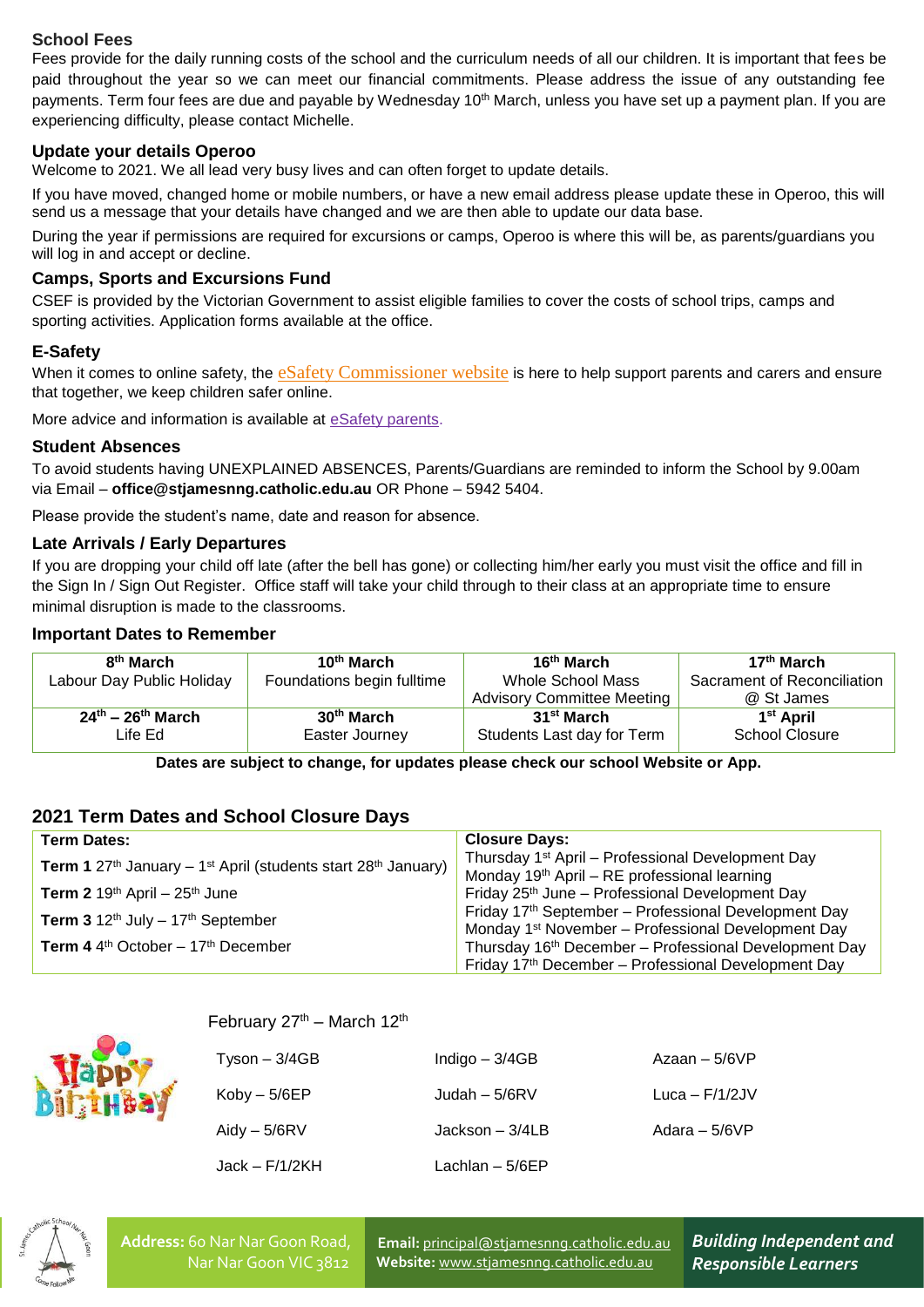# **Assembly Awards**

# **F/1/2KH**

22nd February Dylan – great listening and contributing to class discussions Miles – great job giving writing a red hot go Harper – being a good role model to her classmates

1 st March Sophie – challenging herself in maths to skip count by a variety of 2 digit numbers Betty – excellent effort with her skip counting

# **3/4LB**

22nd February Matilda – excellent home reading Gracie – showing great leadership and mentoring

1 st March

Grace – showing great determination with her spelling and learning Joel – excellent application to Mathletics and homework tasks

# **5/6RVAP**

22nd February Azaan, Adara, Matilda and Aidy for representing the school

well at the Cardinia Leadership Meet

1 st March Owen – for his improved handwriting Matilda – her great organisational skills **F/1/2JV** 22nd February Isabel – excellent listening in class Georgia – always carefully following instructions Max – being a terrific listener

1 st March Eve – excellent effort with her class work Travis – staying focused and working really hard

# **3/4GB**

22nd February Tyson – hard work to develop his spelling skills Scarlett – for a wonderful mini project

1 st March Indigo – a dynamite job completing her revision Mathletics curriculum Allie – dynamite job with her reading comprehension



**REL News**



Second Sunday of Lent 28<sup>th</sup> of February 2021



Margret is a teacher at a vocational school for deaf students in the Solomon Islands that suffered long-term water shortages and damage from Tropical Cyclone Harold. With Caritas Australia's support, Margret's school installed water tanks, repaired cyclone damage and implemented COVID-19 prevention measures, and is now planning to boost food security.

**Please donate to Project Compassion 2021 and help people living with disabilities in the Solomon Islands gain access to education and clean water, empowering them with skills to protect our common home.**

You can donate through Parish boxes and envelopes, by visiting [www.caritas.org.au/projectcompassion](http://www.caritas.org.au/projectcompassion) or phoning 1800 024 413.

# **Dates for Sacrament of Reconciliation 2021**

11th March

**17th March**

18th March

St Johns Koo Wee Rup

**St James Nar Nar Goon**

Columba Bunyip

Please note there will be two session times for Reconciliation at St James a 5.30pm and then a 7.00pm. More information will be sent to families on Tuesday 9<sup>th</sup> March.

Julie Veldman Religious Education Leader



**Email:** [principal@stjamesnng.catholic.edu.au](mailto:principal@stjamesnng.catholic.edu.au) **Website:** [www.stjamesnng.catholic.edu.au](http://www.stjamesnng.catholic.edu.au/)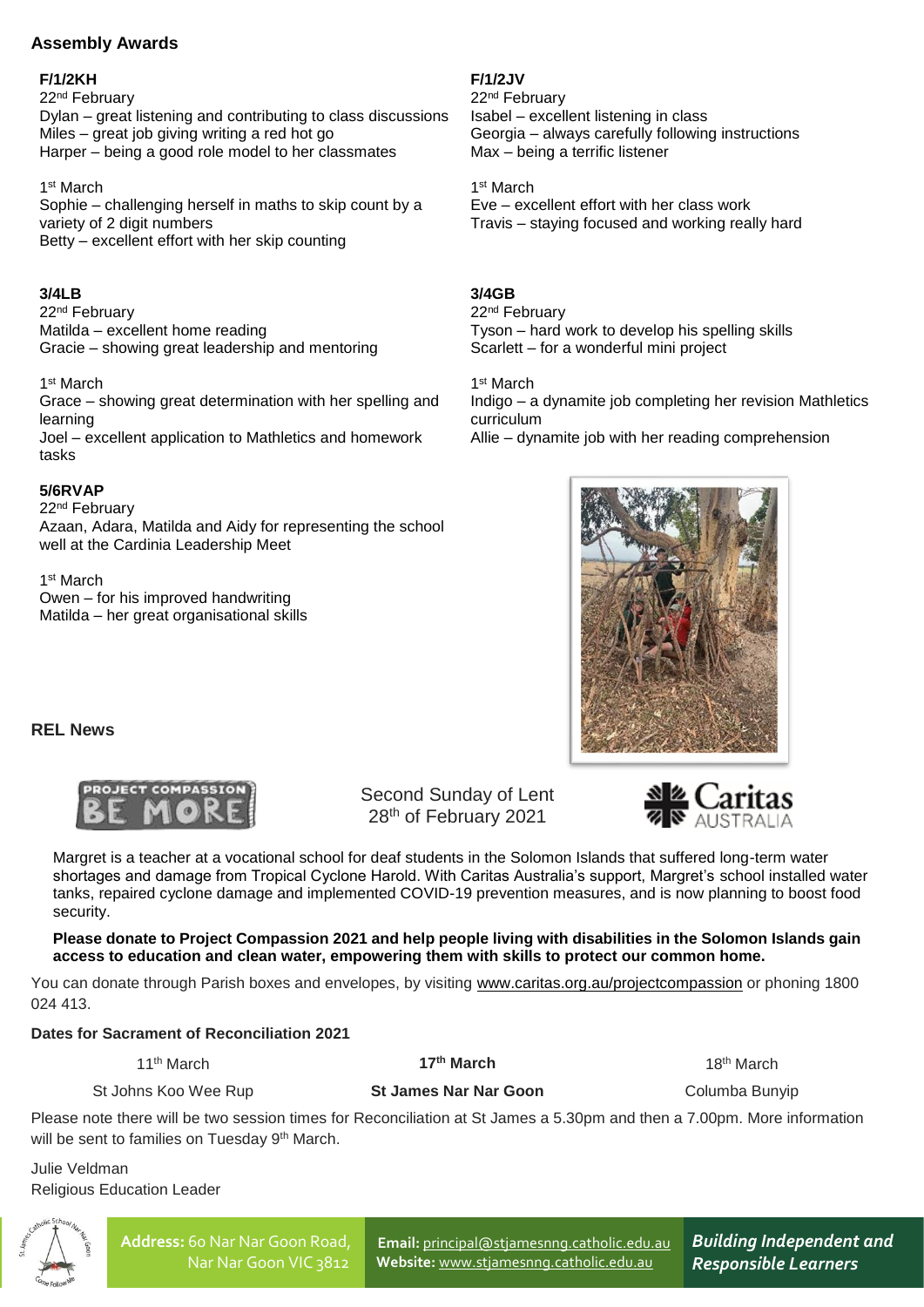# **Foundation/One/Two**

- Religion We have been looking at the books of the bible and the New Testament and the OT. We liked learning about Ecclesiastes and how to be a good friend.
- Maths We have been counting by 2's, 5's and 10's starting from different numbers. I like practising skip counting.
- Writing We wrote about how to make pancakes during Home Learning for Shrove Tuesday. We have been writing using picture prompts to build our creativity.
- Spelling We have been writing full sentences in dictation to show our spelling words. I like colour coding to words to see the vowel and consonant sounds. We like spelling points where we have to count points for graphs, di-graphs and trigraphs.
- Reading I like to read by myself. We like to read to someone because we can learn new books and words and challenge ourselves.
- Integrated I liked learning and colour about the continents of the world.
- Sport I like running around and playing tiggy. We like learning new games.
- Art We like to make different things in art. We like to learn different techniques such as self portraits. We like making a mess and being able to be creative. We have been also sharing about ourselves.
- Music We like to singing and playing bob bob statues.
- Spanish We like counting in Spanish. We like playing the number counting games and pacman.

# **Year Three/Four GB**

Over the last two weeks, 2/3 GB have been working extremely hard across all areas of the curriculum. Here are some of the things we have been doing:

We have been working with place value and have been using number lines. We had to try to see where the numbers would go on the number line. Some were tricky because we tried using decimals. - Tyson

In writing we have continued writing our narrative. My narrative is about two best friends whose tree house burns down and they try to rebuild it. - Tom

In Spanish we have been learning about the Spanish alphabet. It has some of the same letters but they can make different sounds. It also has some extra letters. - Peyton

For our Integrated unit we have learnt about the three different levels of government. There is the federal government that looks after the whole country in areas like taxes and healthcare. The state government looks after the state by looking after things like transport and mining. The local government looks after rubbish collection and the registration and control of pets. - Milla

In Art, we have been creating stained glass windows like we have in the church. We had to cut out the circle and then we had to make a triangle and then cut it to make different shapes. When you opened it, it made different shapes. Then we added cellophane. We had to make sure we used different colours. – Liam

# **Year Three/Four LB**

Jasmine, Indi-Rose, Joel - In reading, we have been working on sequence to understand the storyline. We have also been writing a story to practice our writing skills and to help us understand building up a story and in the story we have events and a climax.

Rubie D - I like measuring and doing counting up and down in our math book.

Tate - I really liked measuring and doing perimeter and area work. We used our rulers to measure the perimeter and area of shapes on a worksheet.

Zali- I've enjoyed learning about friendships in Religion. Yesterday, in our class, we watched a video about if you are alone and you fall down you don't have anyone to help you up but if you have friends the other can help.

Xavier- I've enjoyed learning about rules, laws and levels of government because it was interesting to learn about local, state and federal levels of government. The local government takes care of the local roads, garbage, paths, kinder, social housing and trees on council land. State government.takes care of local transport, emergency services, schools and railways. Federal government takes care of trade, immigration, quarantine, money and highways.